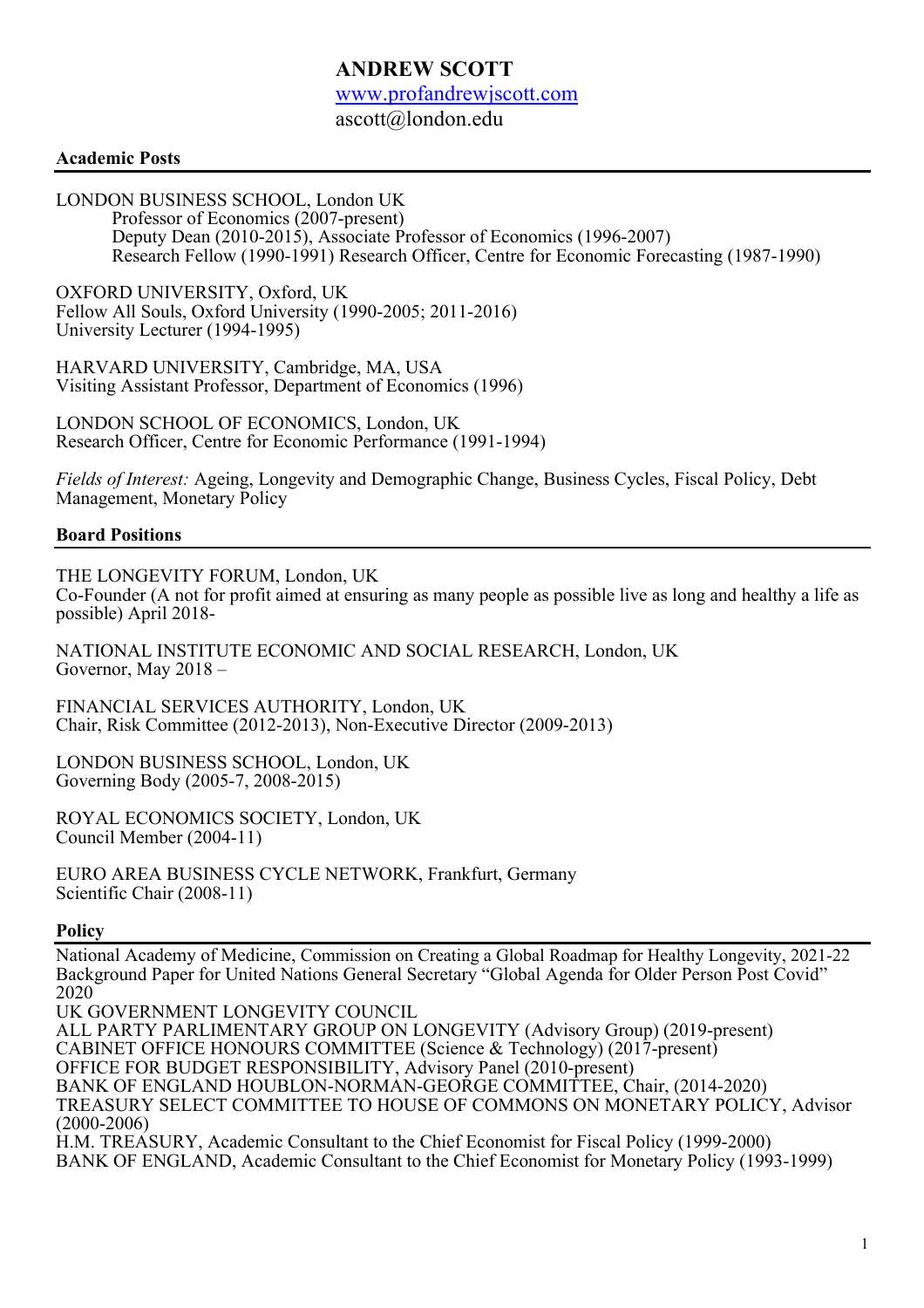# **Education**

OXFORD UNIVERSITY, ALL SOULS, Oxford, UK - D. Phil Thesis: Essays in Aggregate Consumption (1994) LONDON SCHOOL OF ECONOMICS, London, UK - MSc in Economics (1990) OXFORD UNIVERSITY, TRINITY COLLEGE, Oxford, UK - BA (1<sup>st</sup> with prizes) in Politics, Philosophy, Economics (1987)

# **Fellowships (Selection)**

COUNCIL MEMBER, World Economic Forum – Healthy Longevity (January 2020-) COUNCIL MEMBER, World Economic Forum – Council on Japan (August 2019-December 2020) CONSULTING SCHOLAR, Stanford Longevity Center – September 2019 ADVISOR, Encore.org (A US charity aimed at career paths that achieve 'second acts for the greater good") (February 2019-) ACADEMY FOR HEALTH AND LIFESPAN RESEARCH, Advisor (2019-present) MILKEN CENTER FOR THE FUTURE OF AGING, Board Member Academic and Policy Advisors (2018-present) NUFFIELD CENTRE FOR APPLIED MACRO RESEARCH, Fellow (2017-present) CENTRE FOR ECONOMIC POLICY RESEARCH, Fellow (1994-present) SLOAN AGEING NETWORK, BOSTON COLLEGE, Fellow (2016- present) ALL SOULS FELLOW (£50er) (1999-2006, 2010-2017) EURO AREA BUSINESS CYCLE NETWORK, Fellow (2004-present)

#### **Honours, Awards and Distinctions (Selection)**

- Keynote Speaker UN New York, International Day Older People 2019
- Winner, 2018 Beckhard Prize Best Paper MIT Sloan Management Review
- Winner, Knowsquare Business Book of the Year Award, Spain 2017 The 100 Year Life
- Majilis Lectures 2017, To Court Crown Prince, Abu Dhabi
- Runner Up Japanese Business Book of the Year 2017 "The 100 Year Life"
- Runner Up FT/McKinsey Business Book of the Year 2016 "The 100 Year Life"
- Phillip Leverhulme Prize Fellowship, 2001-03
- Royal Economic Society Prize, Best paper in Economic Journal 1994-1995
- Prize Fellowship, All Souls, Oxford University 1990-97

#### **Editorial Positions**

THE ECONOMIC JOURNAL, Managing Editor (2004-2011), Associate Editor (2000-2004; 2011-2015), ECONOMIC POLICY, Editorial Panel (2000-2001) OXFORD BULLETIN OF ECONOMICS AND STATISTICS, Editor (1994-1998) "ECONOMIC FORECASTS" (North Holland), UK Editor (1989-1991)

# **Books (Selection)**

*The New Long Life* (with Lynda Gratton) – Bloomsbury Press, May 2020 (Published in English, Chinese, Danish, Greek, Italian, Korean, Japanese, Russian, Spanish, and Taiwanese

*The Hundred Year Life – Living and Working in an Age of Longevity* (with Lynda Gratton) –Bloomsbury Press May 2016 (Published in English, Chinese, Estonian, French, German, Greek, Japanese, Korean, Polish, Portuguese, Russian, Spanish, Taiwanese, Turkish and Thai.) Amazon Best Seller. Over 500,000 copies sold. See www.100yearlife.com for press coverage

*Macroeconomics : Understanding the Wealth of Nations* (published English, Chinese, Italian and German) [3rd edition 2012, 2nd edition 2004, 1st edition 2001] (joint with David Miles and Francis Breedon)

*Computational Methods for the Study of Dynamic Economies* (eds Marimon and Scott) Oxford University Press, 1999, 2001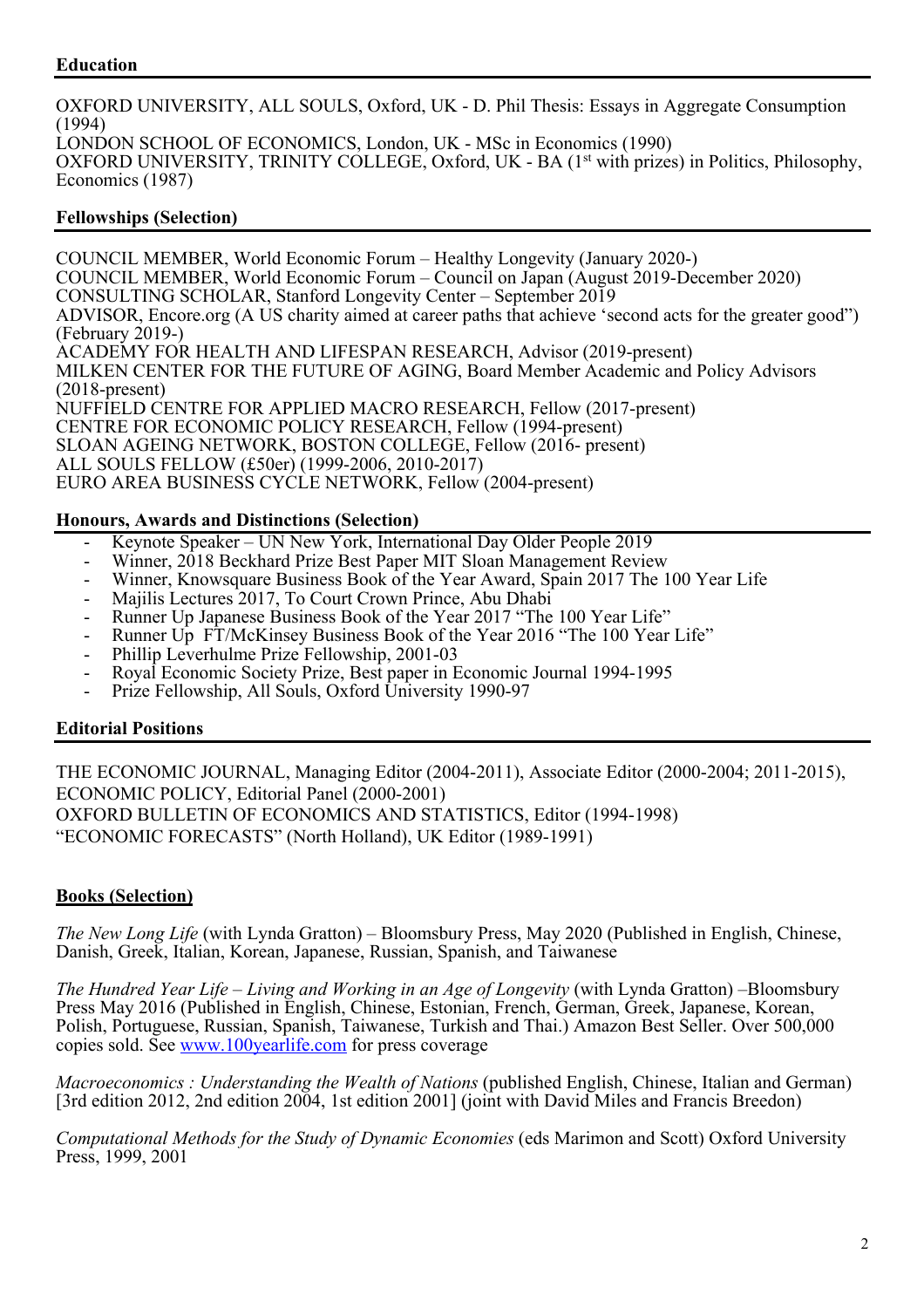# **Publications (Selection)**

"Working Life – Longevity, Ageing and Labour Supply" in "Handbook of the Economcis of Ageing", (eds) D.E.Bloom, A.Sousa-Poza, and U.Sunde (forthcoming 2022)

"A Longevity Society" – Invited Submission – *The Lancet: Healthy Longevity*

"A Longevity Economy" – Invited Submission – *The Lancet : Healthy Longevity*

"A Three-Dimensional Longevity Dividend" – *Forthcoming Nature Aging*

"All's Well That Ages Well – The Economic Value of Targeting Ageing" (with Martin Ellison and David Sinclair) forthcoming *Nature Aging https://profandrewjscott.com/alls-well-that-ages-well/*

"The Long, Good Life". IMF Finance & Development, March 2020, 57,1

"Education, Age and the Machine" in (eds) Dede, C and Richards, J "*The 60 Year Curriculum : New Models for Lifelong Learning in the Digital Economy",* Routledge, 2020

"A Longevity Dividend vs an Ageing Society" in "*Live Long and Prosper? The Economics of Ageing Populations*" (ed) David Bloom, Vox EU 2019

"Funding the Great War and the beginning of the end for British hegemony" (with Martin Ellison and Tom Sargent) forthcoming *Managing Sovereign Debt, Then and Now : A Historical Perspective* edited by Era Dabla-Norris and Vitor Gaspar

"Managing the UK National Debt 1694-2018" (with Martin Ellison) American Economic Journal : Macroeconomics 2020

"Government Debt Management : The Long AND the short of it" (with Elisa Faraglia, Albert Marcet, Rigas Oikonomou), *Review of Economic Studies 2018*

"The Corporate Implications of Longer Lives" (with Lynda Gratton) *Sloan Management Review, 2017*

Learning and Price Volatility in Duopoly Models of Resource Extraction (joint with Martin Ellison) *Journal of Monetary Economics Nov 2013*

"The Impact of Debt Levels and Maturity on Inflation" (with Elisa Faraglia, Albert Marcet and Rigas Oikonomou) *The Economic Journal* 2013

"In Search of a Theory of Debt Management" (with Elisa Faraglia and Albert Marcet) *Journal of Monetary Economics* November 2010

"Debt and Deficit Fluctuations and the Structure of Bond Markets" (with Albert Marcet) *Journal of Economic Theory*, 2009

"Dynamics of Trade and Competition" (with Natalie Chen and Jean Imbs), *Journal of International Economics*, 2008

"Optimal Taxation and OECD Labor Taxes *Journal of Monetary Economics, April 2007*

"Sticky prices and volatile output" (joint with Martin Ellison) *Journal of Monetary Economics 2000,3 21-32*

"Fickle Investors : An Impediment to Growth?" (with Harald Uhlig) *European Economic Review* 1999, 43(7), 1345-70

"The Determinants of UK Business Cycles" (with Allison Holland) *Economic Journal* July 1998, 1067-1092